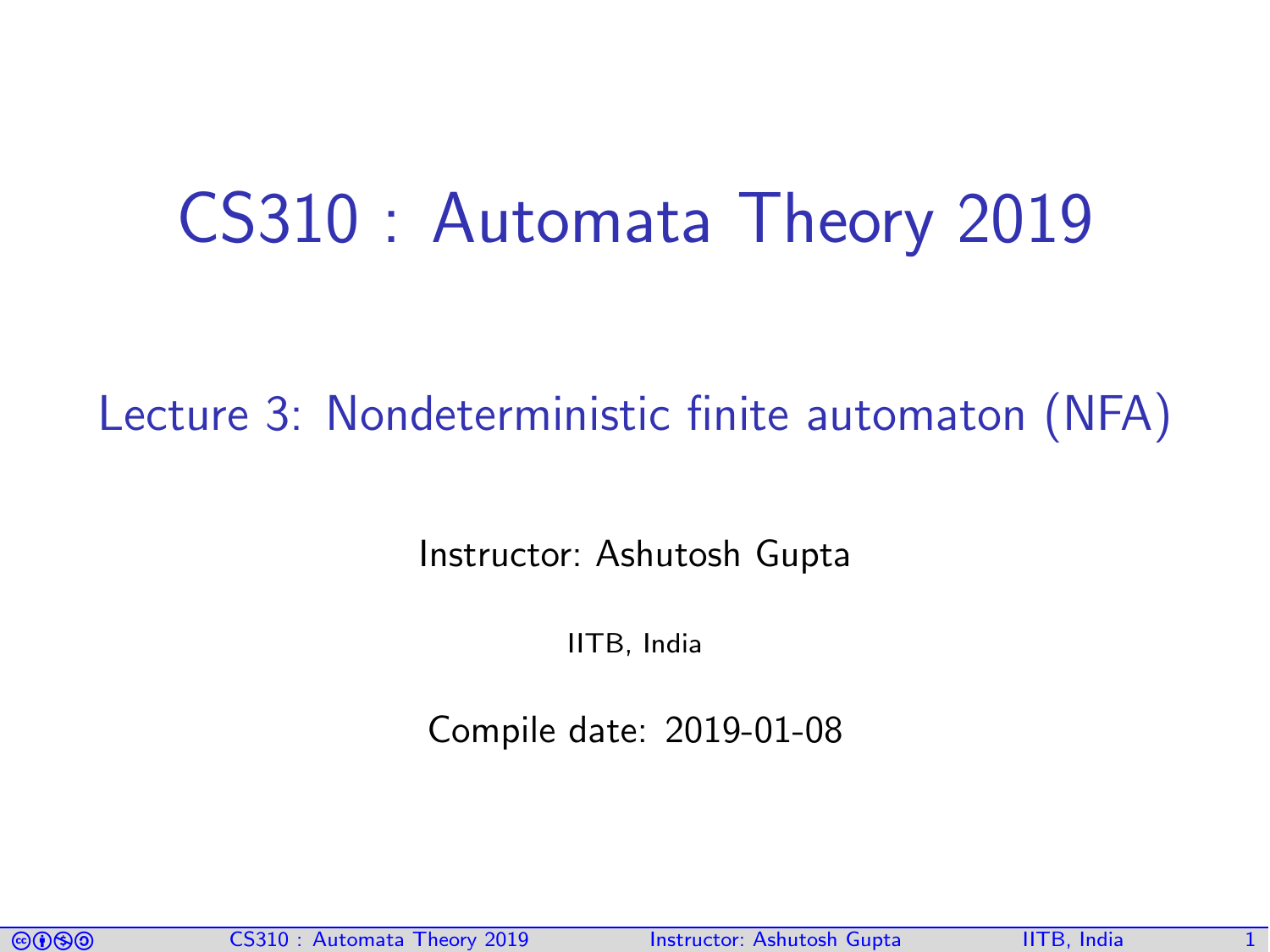#### Announcements

- $\blacktriangleright$  Course webpage <http://www.cse.iitb.ac.in/~akg/courses/2019-cs310/>
- ▶ Optional tutorials (Tuesdays 7PM?)
- Join piazza (invites in couple of hours; all communications via piazza)
- First quiz on 23rd, 8:30AM
- ▶ Due to logistical limits, we can not accept non-CSE students. Plenty of electives to choose from.

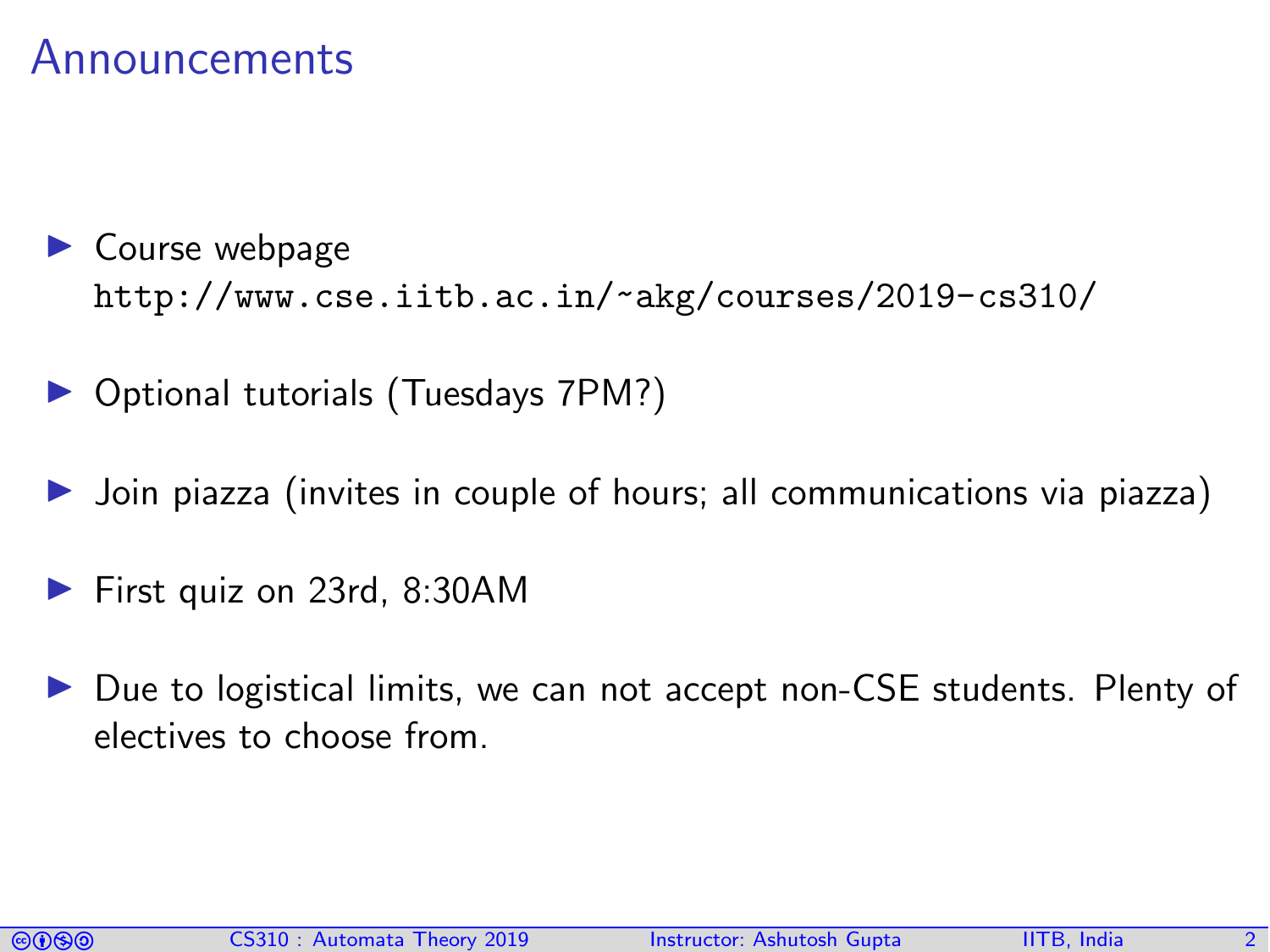#### What we know?

- $\blacktriangleright$  Problems are languages
- $\blacktriangleright$  Deterministic finite automaton (DFA)
- $\triangleright$  DFAs recognize regular languages

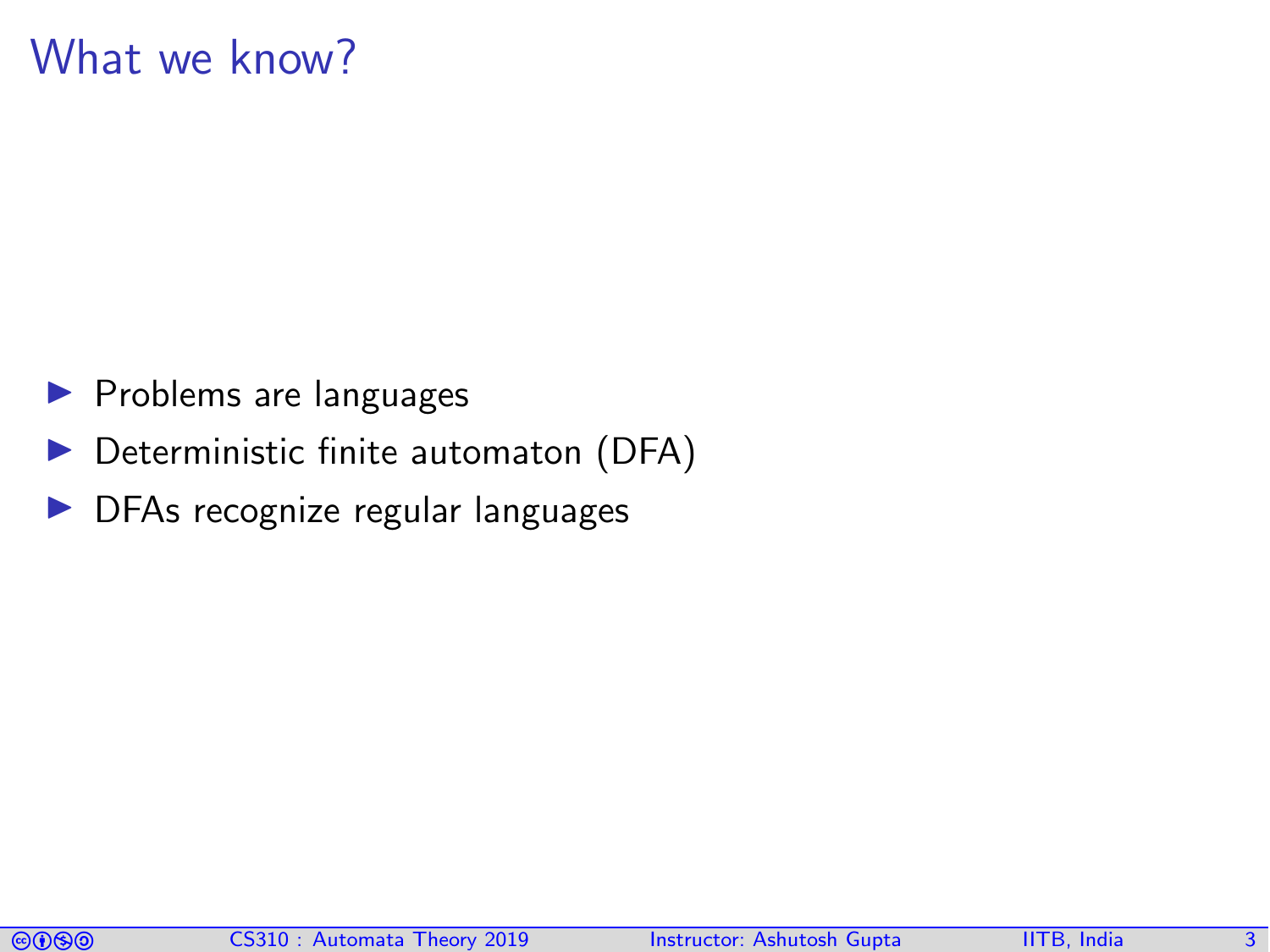## Topic 3.1

#### <span id="page-3-0"></span>[Example regular languages](#page-3-0)

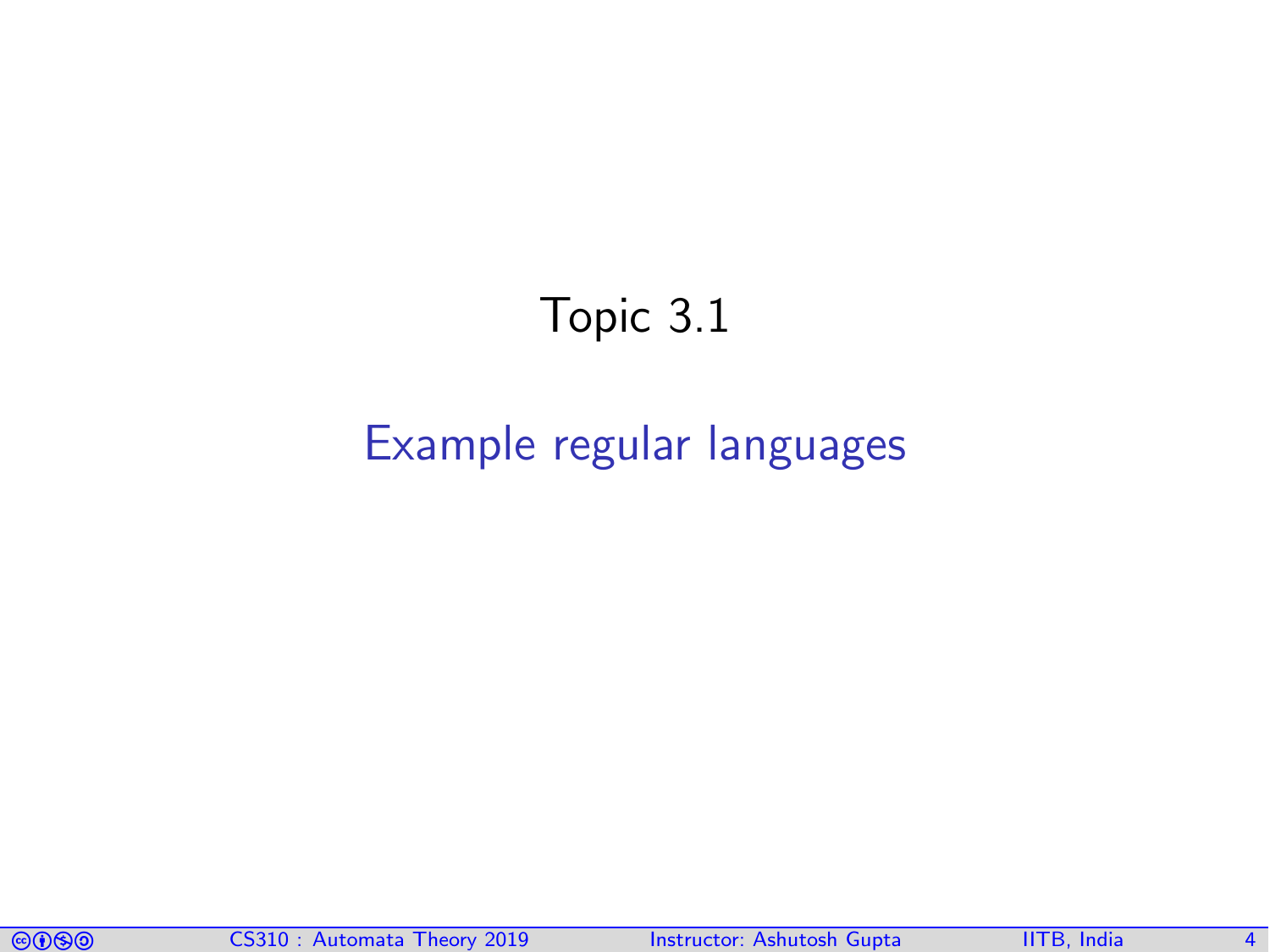## Example: DFAs for recognizing languages

Example 3.1

Let  $\Sigma = \{0, 1\}$ . Consider language  $\{w | both 0 and 1 occur in w\}$ We choose four states

- $\blacktriangleright$  q<sub>0</sub> interpretation "nothing matched yet"
- $\blacktriangleright$  q<sub>1</sub> interpretation "seen 0"
- $\blacktriangleright$  q<sub>2</sub> interpretation "seen 1"
- $\triangleright$   $q_3$  interpretation "seen both"



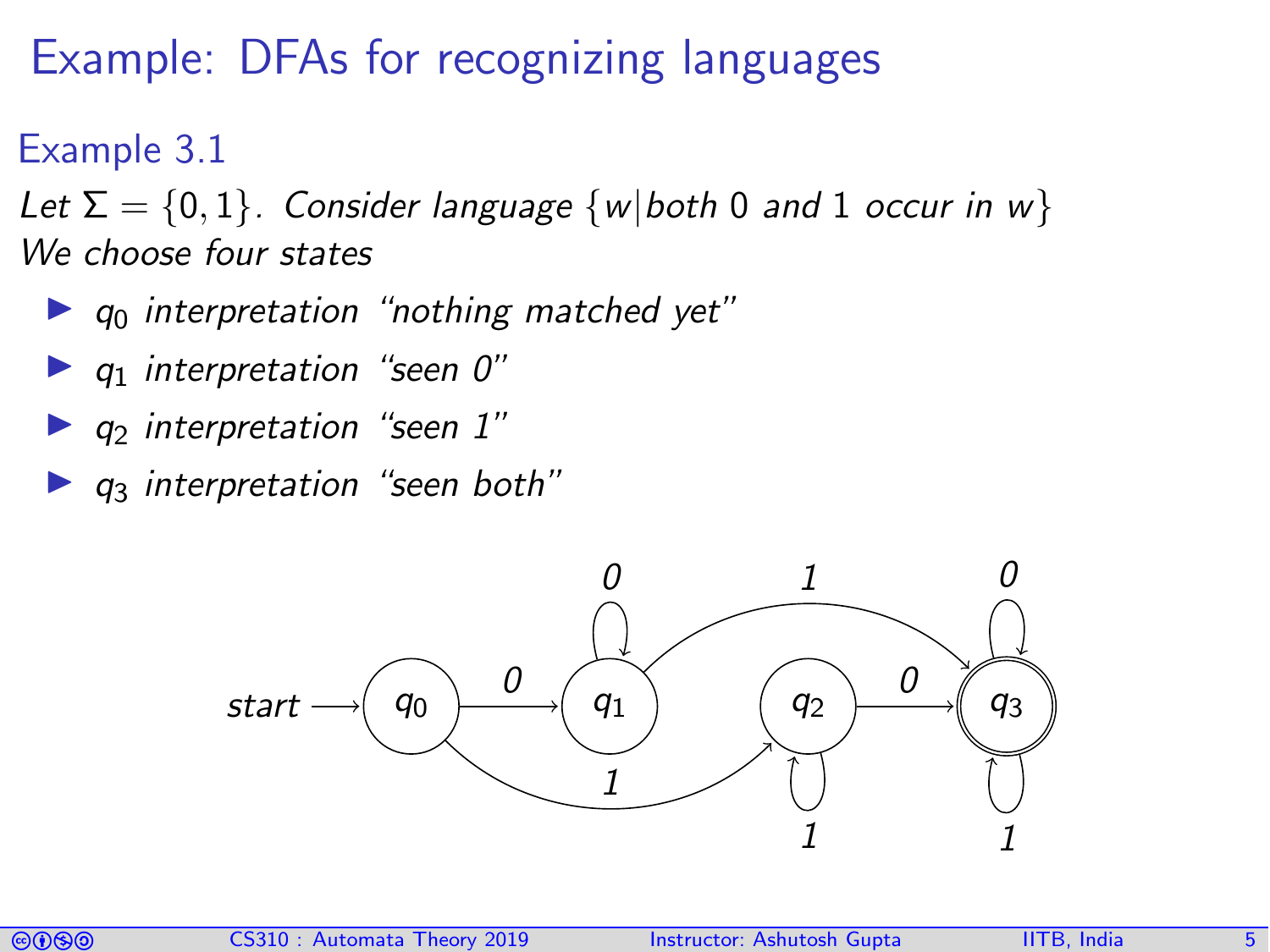## Example: DFAs for recognizing languages

Example 3.2 Let  $\Sigma = \{a\}$ . Consider language

$$
L(A_1) = \{ w \mid |w| \text{ mod } 2 = 0 \}
$$



Exercise 3.1

Give a language that only accepts words of length multiples of three.

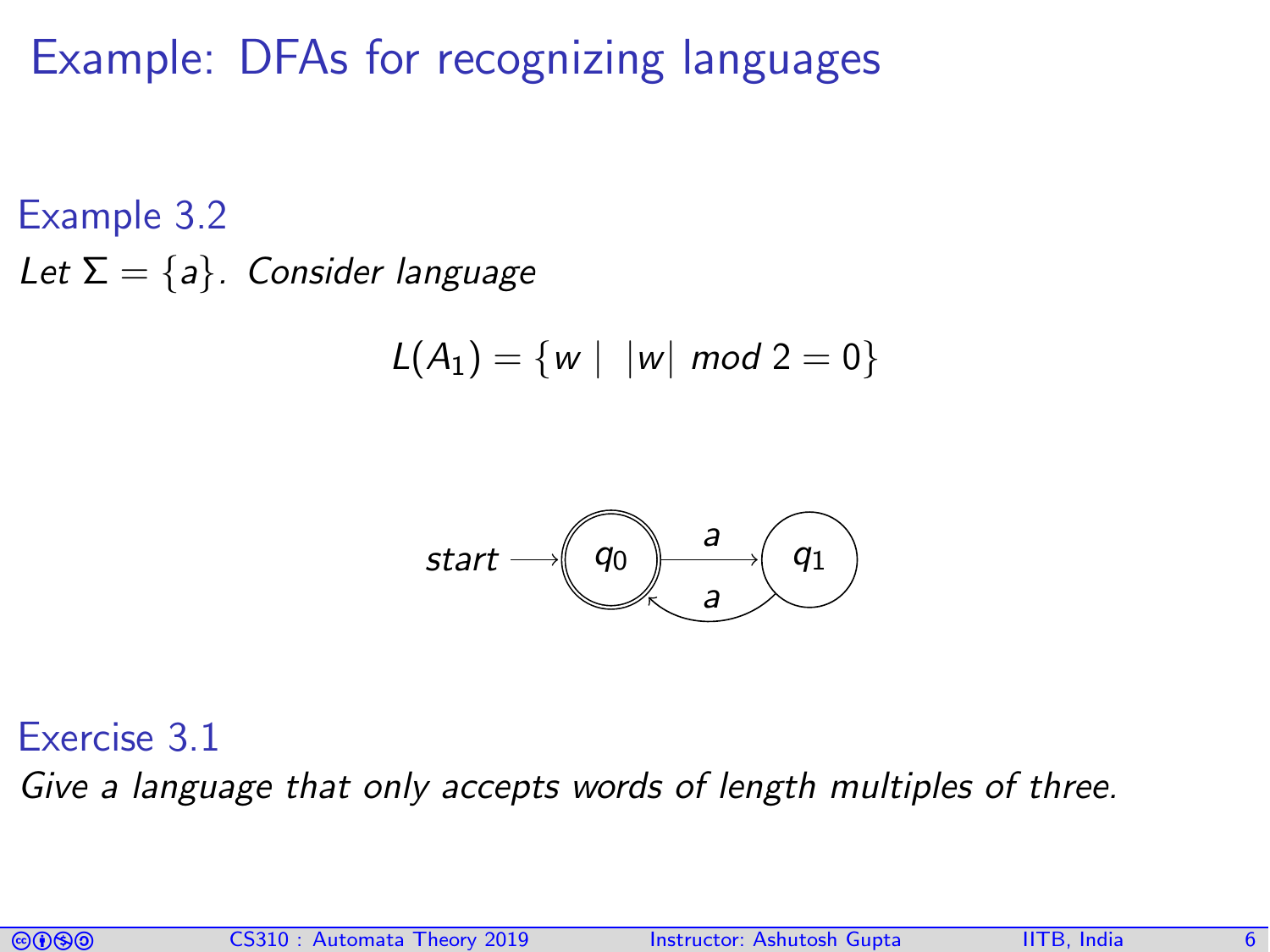## Example: DFAs for recognizing languages

Example 3.3

Let  $\Sigma = \{0, 1\}$ . Let  $L = \{w | w$  has even number of 0s}



The above DFA recognizes L.

Exercise 3.2

Give DFAs for the following languages

- $\blacktriangleright$  {w|w has even number of 0s and odd number of 1s}
- $\blacktriangleright$  {w| 01 occurs in w somewhere}
- $\triangleright$  {w| 0s in w are multiples of three apart}

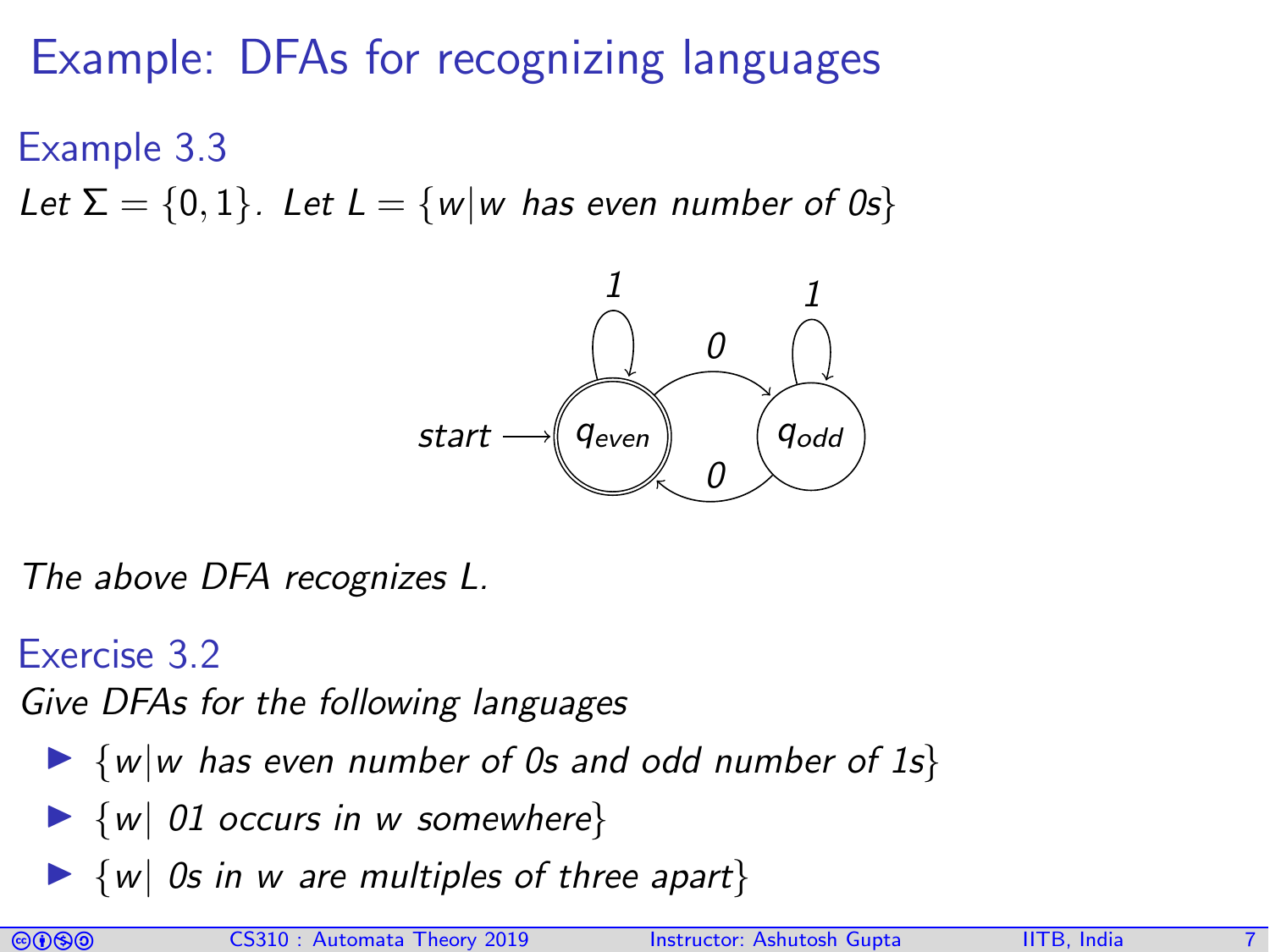## <span id="page-7-0"></span>Topic 3.2

#### [Nondeterminism](#page-7-0)

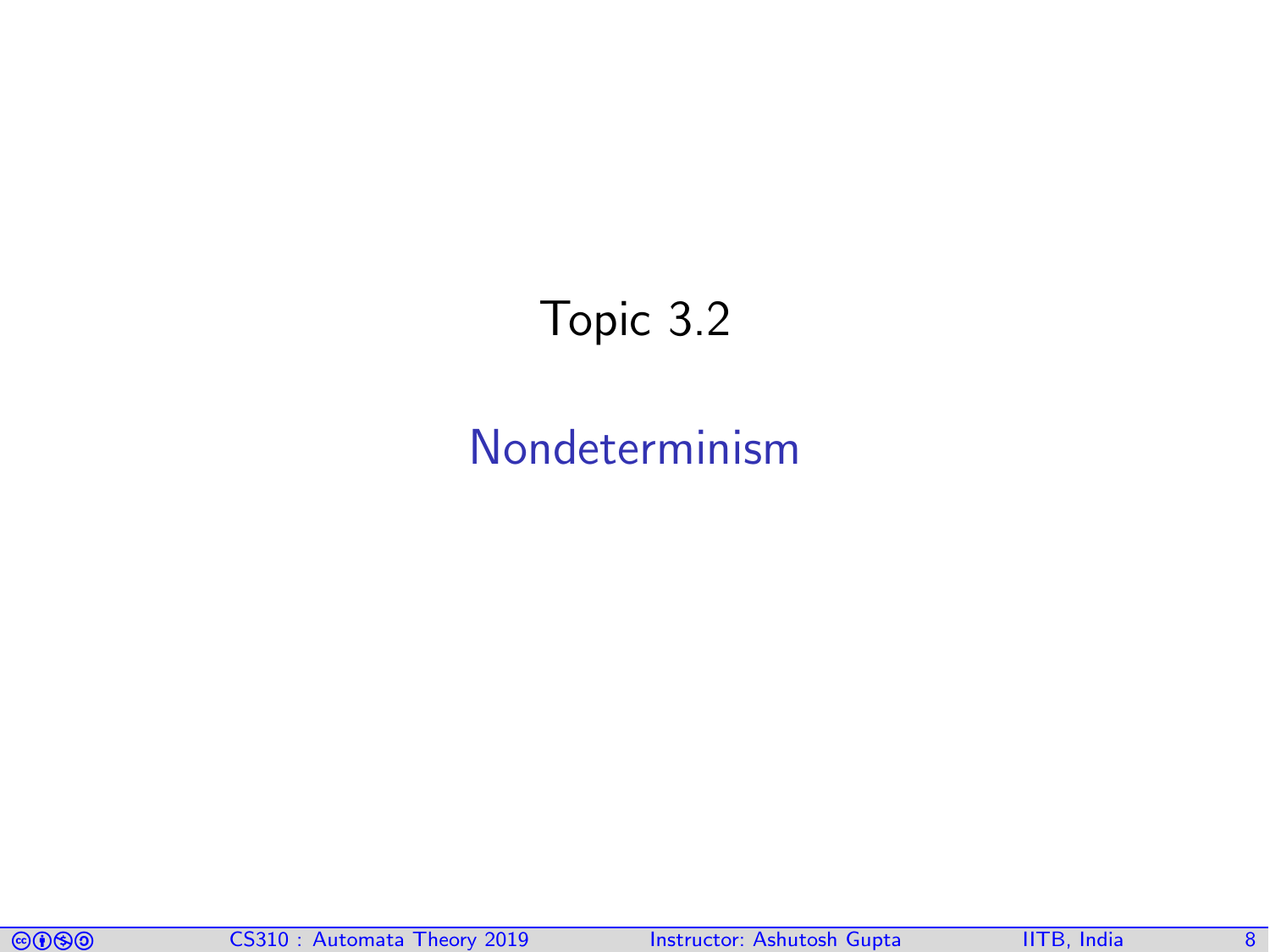## Modelling unknowns

For many systems under study, we may have

- $\blacktriangleright$  unknown inputs,
- $\blacktriangleright$  unknown internal parameters, or
- $\triangleright$  too complex components to model.

How do we model them in our study of computing?

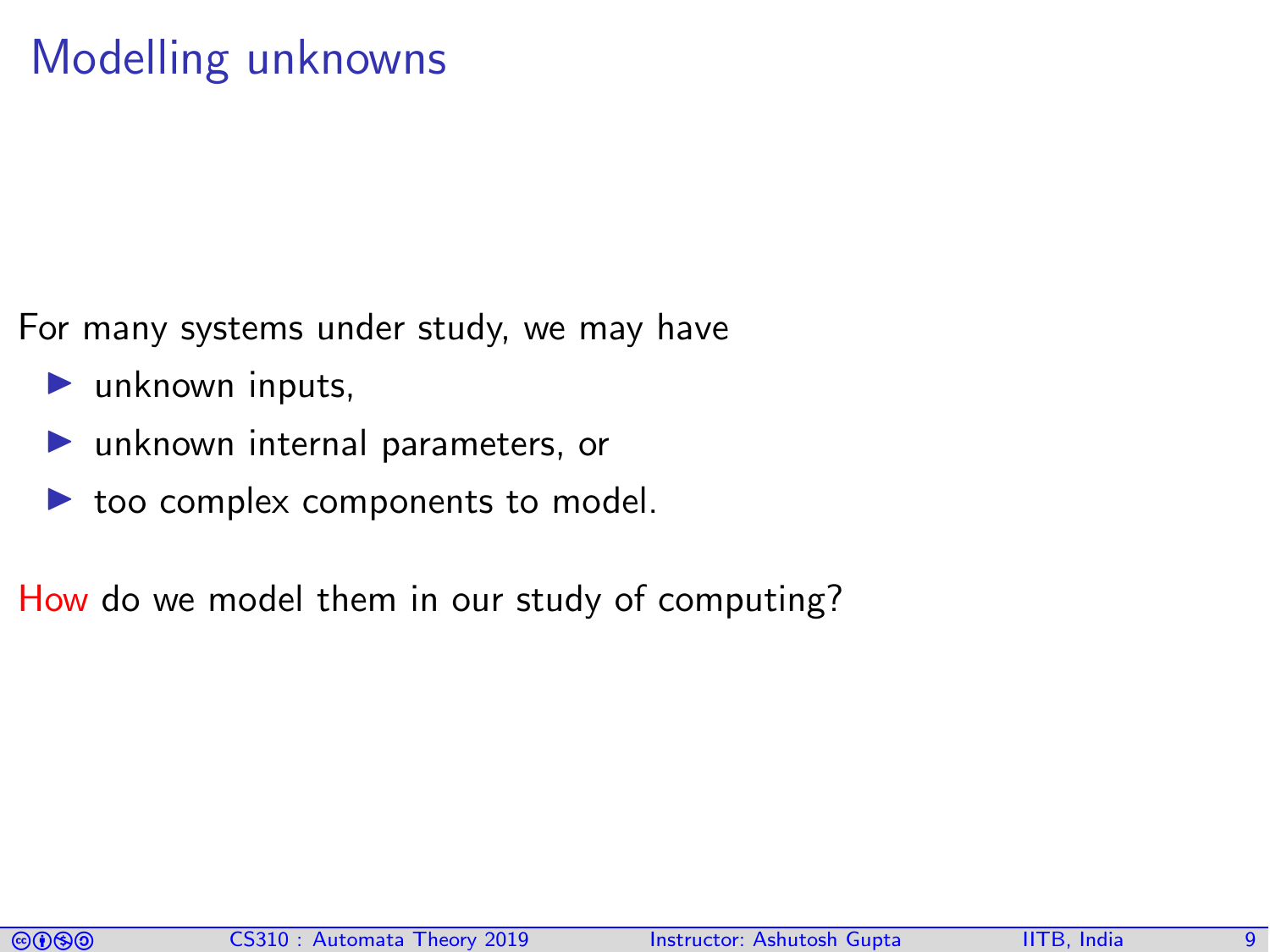#### Nondeterminism

We call the situation nondeterminism. We model it as follows.

Upon reading an input symbol, an automaton can move to one of multiple states.

#### Example 3.4

Upon reading 1, the automaton can jump from q to either  $q_1$  or  $q_2$ .



#### Exercise 3.3

Do we have free will?

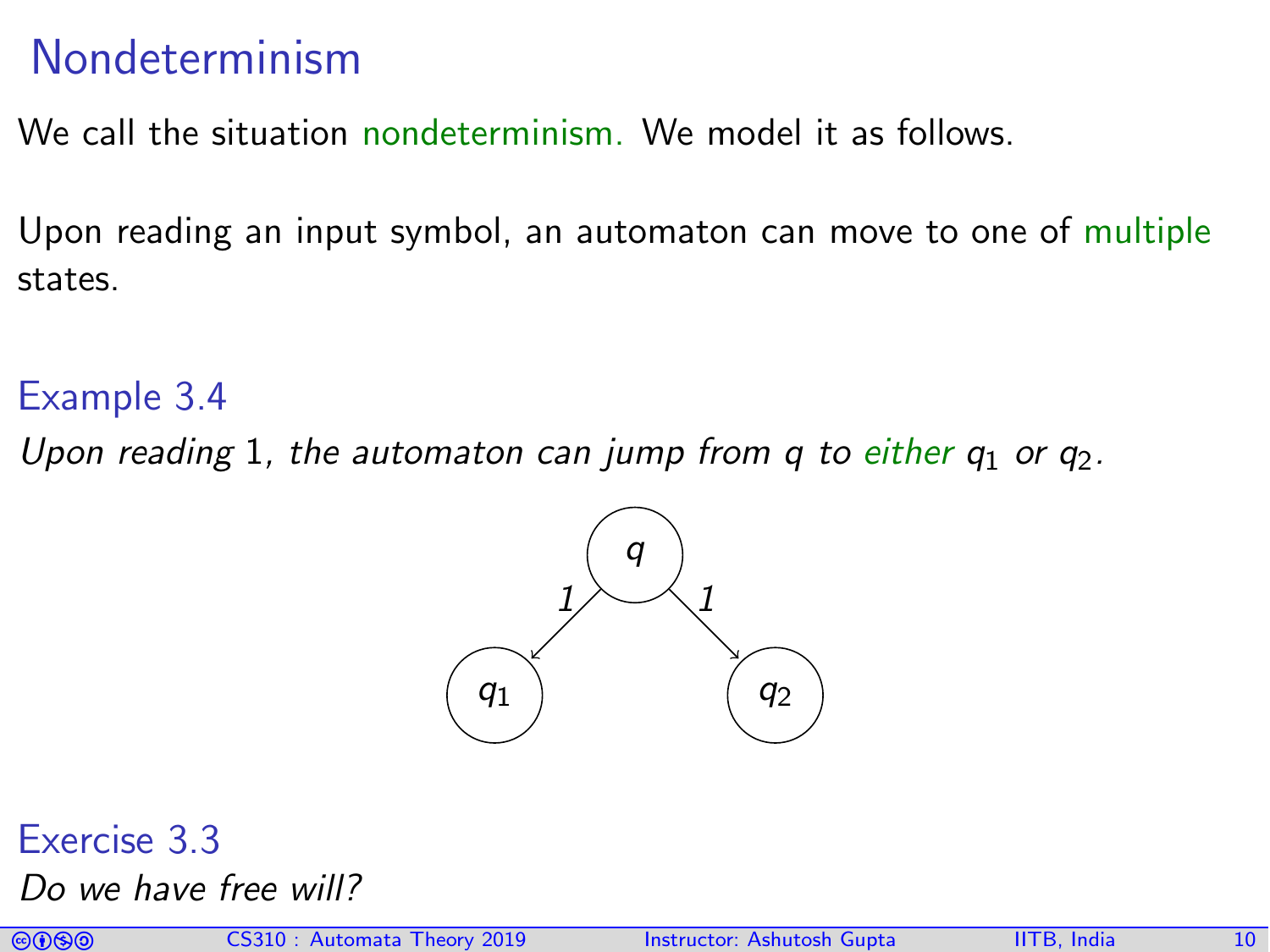#### Example: nondeterminism in action

At first nondeterminism is a difficult to comprehend concept!

However, a few examples should make it clear.

#### Example 3.5

Let us suppose we want an automaton that recognizes the following language.

 $\{w|w \text{ ends with } 01\}$ 

Consider the following nondeterministic automaton for recognizing it



co cos310 : Automata Theory 2019 Instructor: [Ashutosh Gupta](http://www.cse.iitb.ac.in/~akg/) IITB, India 11 At  $q_0$ , if 0 is read there are two possible available transitions. At  $q_1$  there is no transition for input 0 and  $q_2$  has no outgoing transitions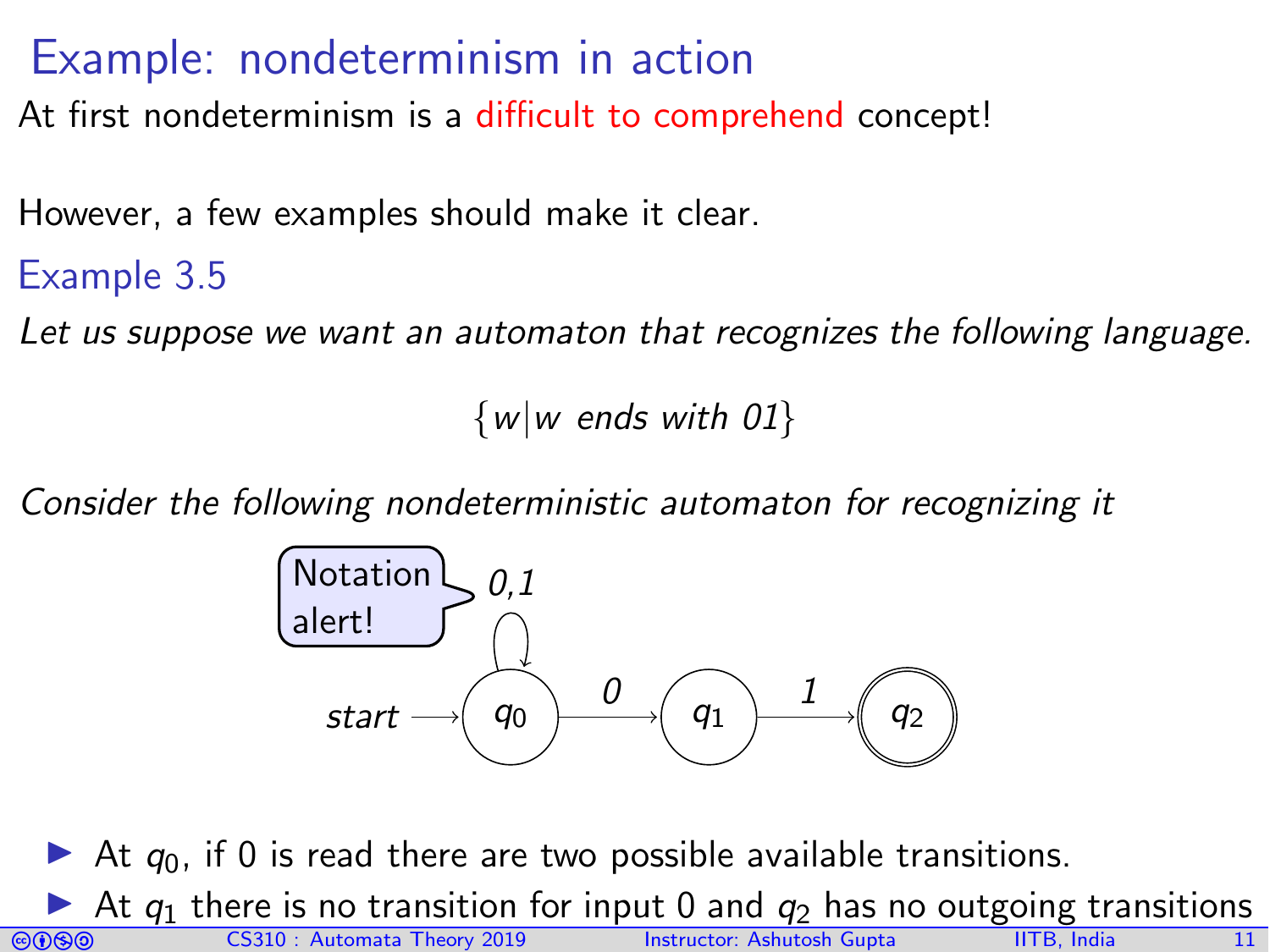## Notation alert: multiple labels on transition

Multiple input symbols on transitions are the natural extension of the notation.

Example 3.6



The above is denoting the following.



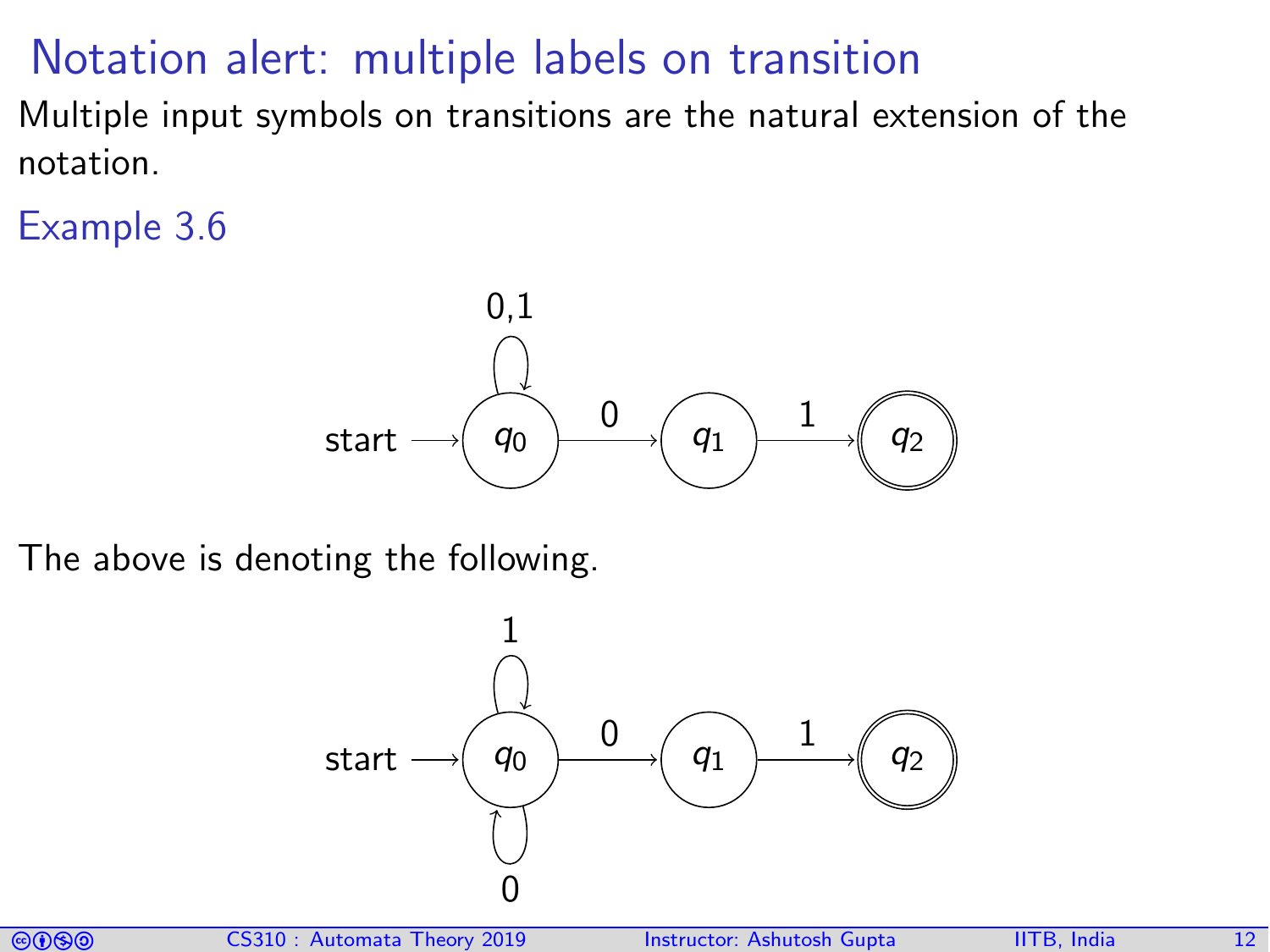#### Nondeterminism causes multiple runs

There can be several or no runs for a given input word.



Let 10101 be an input word. The following are potential runs.

 $\blacktriangleright~~ q_0\stackrel{1}{\rightarrow}q_0\stackrel{0}{\rightarrow}q_1\stackrel{1}{\rightarrow}q_2\stackrel{0}{\rightharpoonup}$ unfinished runs are unacceptable  $\blacktriangleright~~ q_0\stackrel{1}{\rightarrow} q_0\stackrel{0}{\rightarrow} q_0\stackrel{1}{\rightarrow} q_0\stackrel{0}{\rightarrow} q_1\stackrel{1}{\rightarrow}$ accepted run

If the word has 01 at the end, there exists an accepting run!

Recall, DFA for the language was lot more involved! The above is concise.

Exercise 3.4

Give runs for word 1110.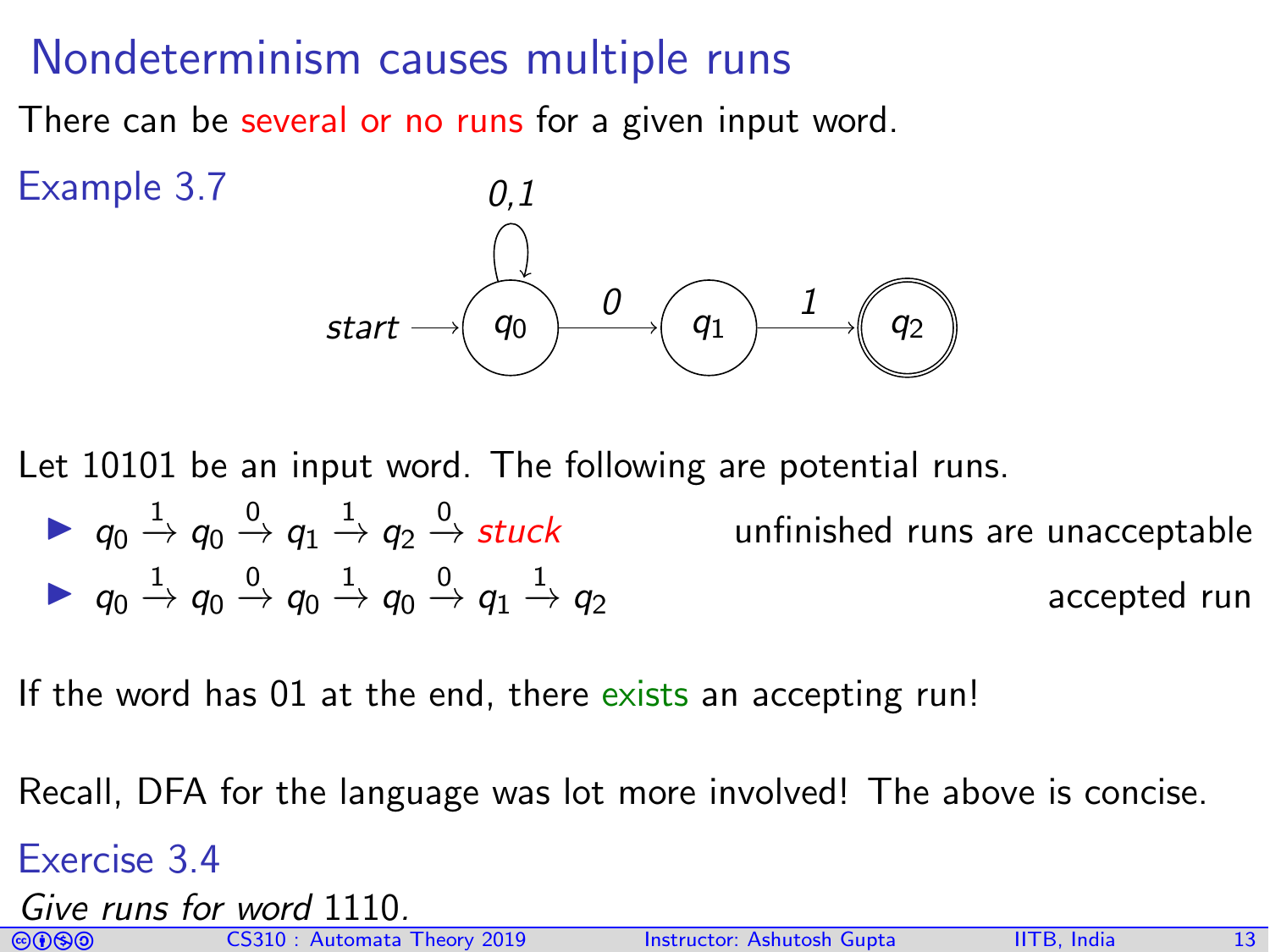## Power of guess

Nondeterminism brings the "power of guess" to DFA.

Example 3.8



The automaton has to guess when to leave  $q_0$ . If the word is acceptable and the guess is right, it reaches the accepting state.

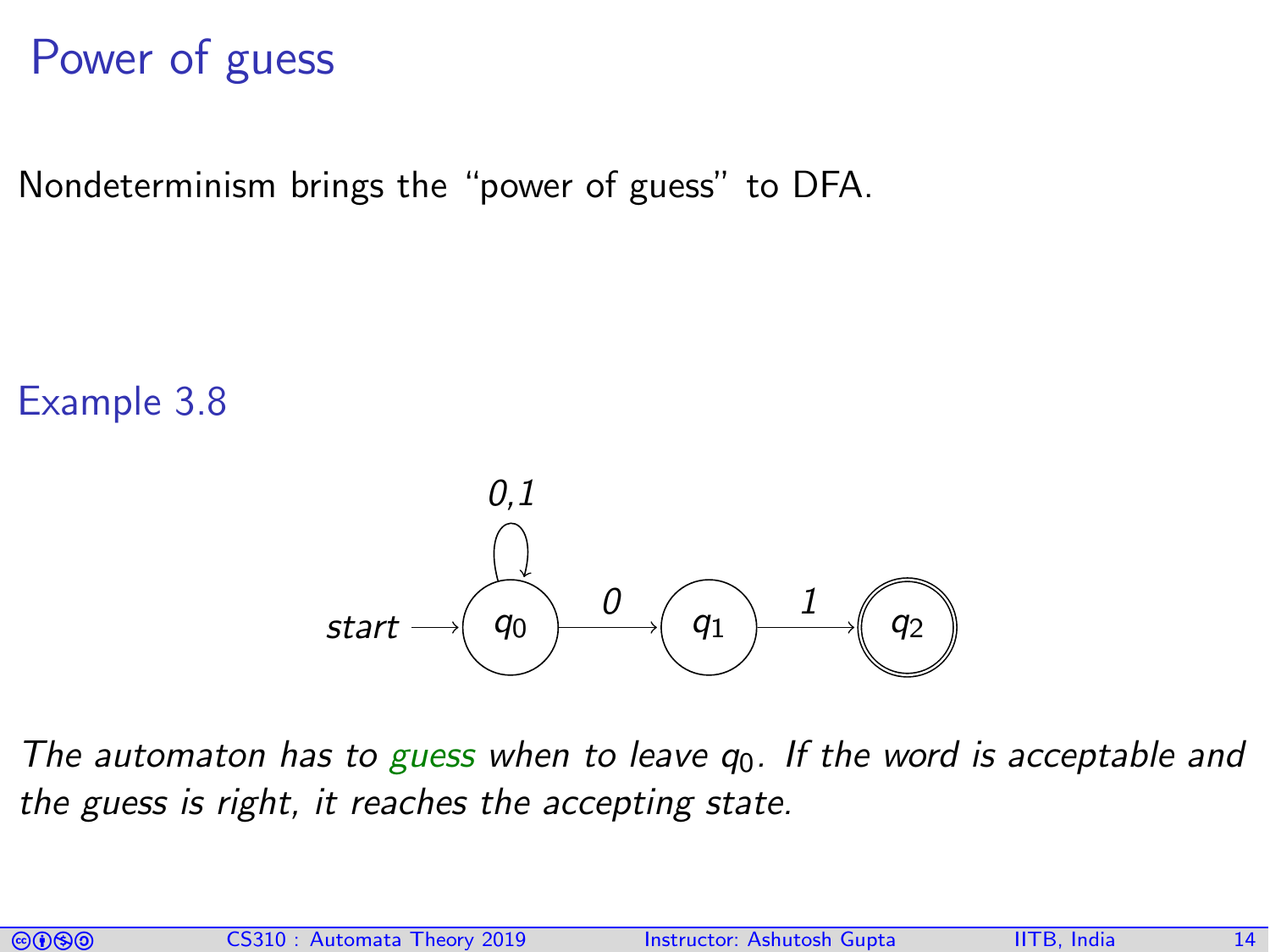## Nondeterministic finite automaton (NFA)

Definition 3.1 A nondeterministic finite automaton(NFA) A is a five-tuple

$$
(\mathcal{Q},\Sigma,\delta,q_0,F)
$$

where

- $\triangleright$  Q is a finite set of states.
- $\blacktriangleright$   $\Sigma$  is a finite set of input symbols,
- $\triangleright$   $\delta$  :  $Q \times \Sigma \rightarrow p(Q)$  is a function that takes a state and an input symbol as input and returns the set of possible next states,
- $\blacktriangleright$   $q_0 \in Q$  is the start/initial state, and
- $\blacktriangleright$   $\vdash$   $\vdash$   $\subset$   $Q$  is a set of accepting states.

#### Exercise 3.5

#### How this definition models stuck executions?

Commentary: Only the definition of  $\delta$  is different from the DFA.

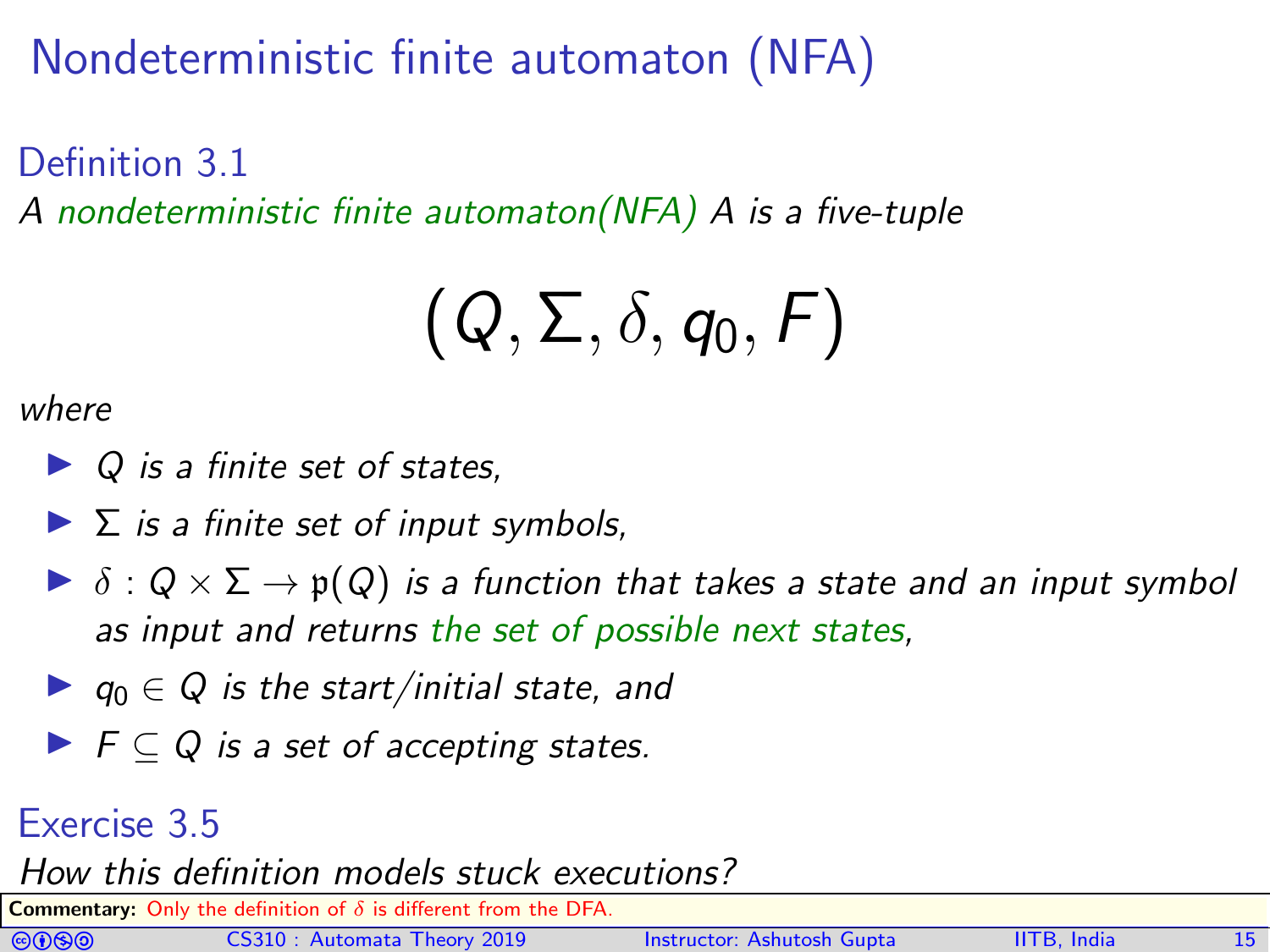Notation alert : power set

- Definition 3.2  $p(Q)$  is the set of all subsets of Q.
- Example 3.9 Let  $Q = \{q_0, q_1, q_2\}.$
- $p(Q) = \{\emptyset, \{q_0\}, \{q_1\}, \{q_2\}, \{q_0, q_1\}, \{q_1, q_2\}, \{q_2, q_0\}, \{q_0, q_1, q_2\}\}\$

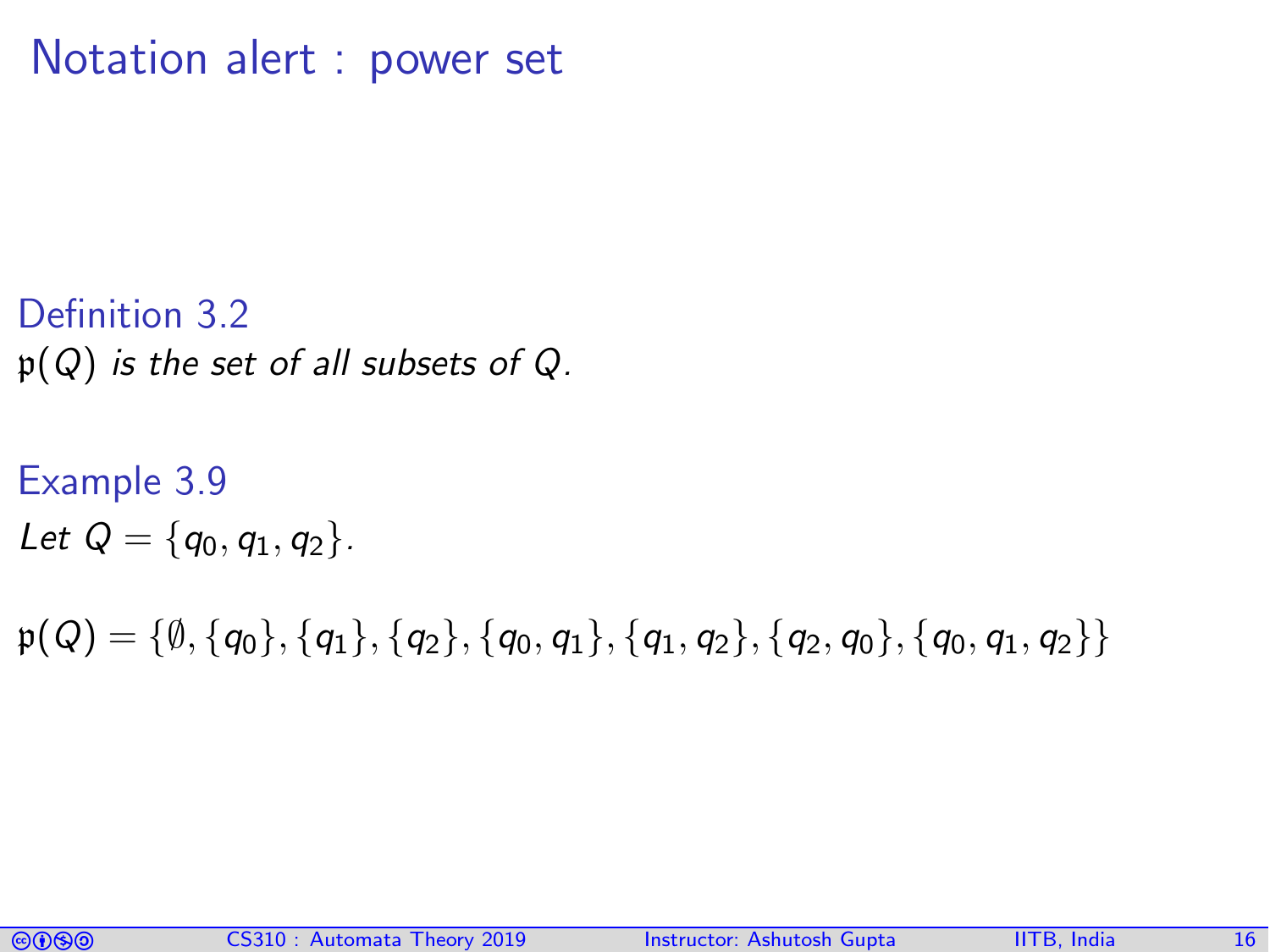#### Example NFA

Example 3.10



We write the above automaton according to the formal definition as follows.

 $A = (\{q_0, q_1, q_2\}, \{0, 1\}, \delta, q_0, \{q_2\})$ , where  $\delta$  is the following



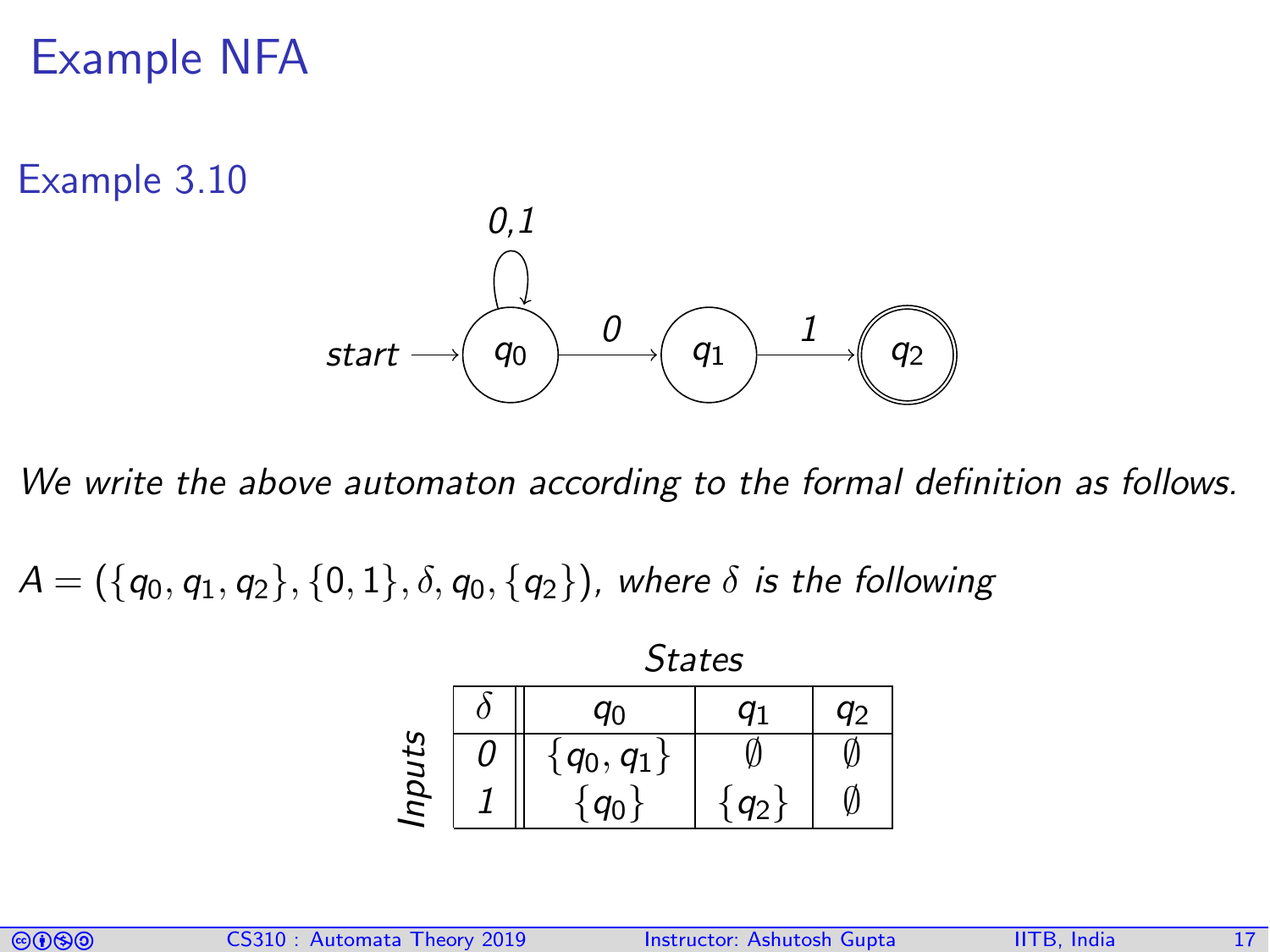## Run of an NFA

Definition 3.3 Let  $A = (Q, \Sigma, \delta, q_0, F)$  be an NFA. A run of A on a word  $a_1, \ldots, a_n$  is a sequence of states  $q_0, \ldots, q_n$  such that  $q_i \in \delta(q_{i-1}, a_i)$  for each  $1 \leq i \leq n$ .



Consider word  $w = 0101$ .

a run of A on w is  $q_0q_0q_0q_1q_2$ .

The runs are required to be finished! Stuck runs are not counted.

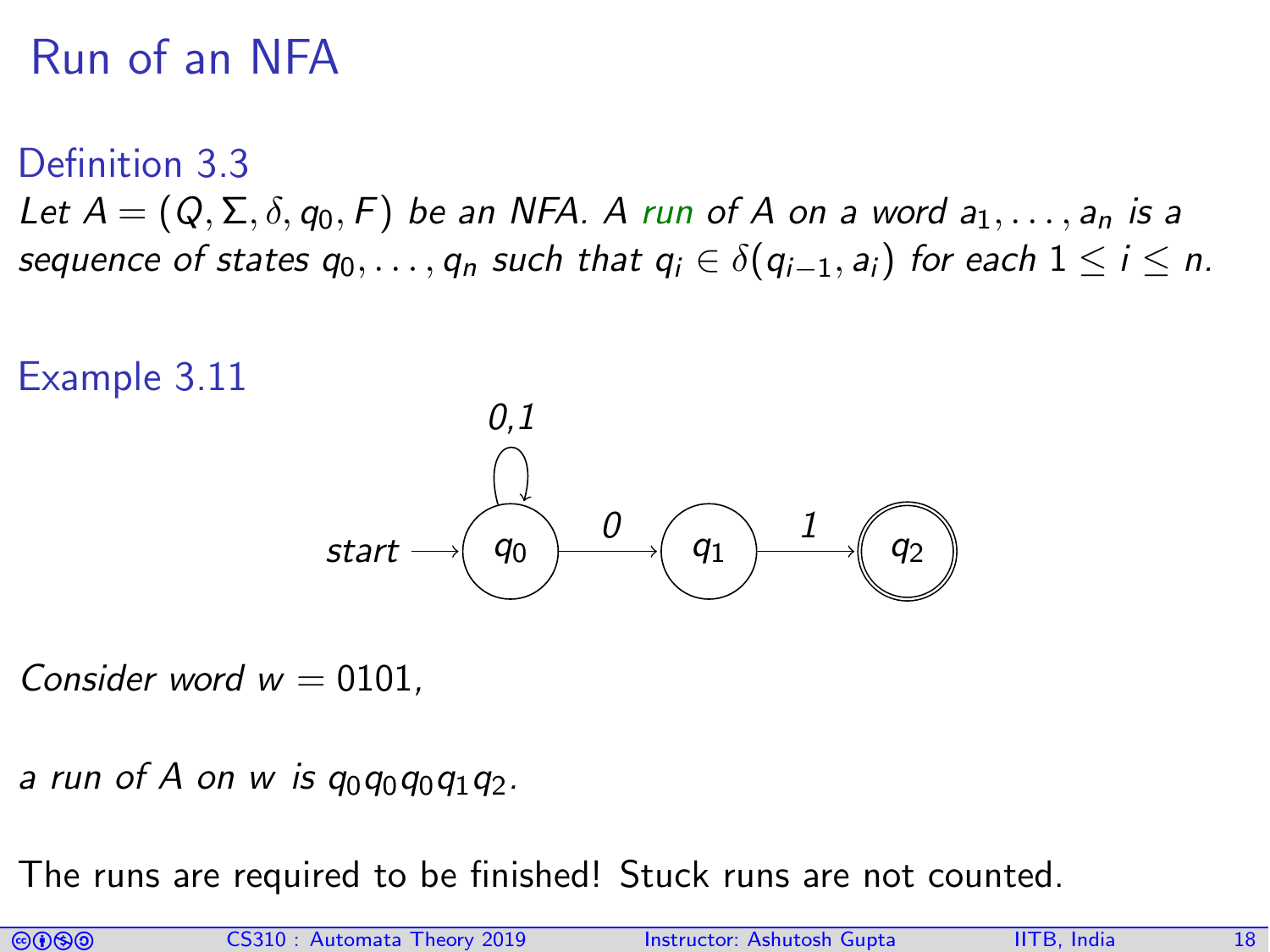### Extending the transition function to words

Definition 3.4 Let  $A=(Q,\Sigma,\delta,q_0,F)$  be an NFA. Let  $\hat\delta:Q\times\Sigma^*\to\mathfrak p(Q)$  be defined as follows.

$$
\hat{\delta}(q,\epsilon) \triangleq \{q\}
$$

$$
\hat{\delta}(q, \omega a) \triangleq \bigcup_{q' \in \hat{\delta}(q, \omega)} \delta(q', a)
$$

Example 3.12



 $\delta(q_0, 0) = \{q_0, q_1\}$ 

 $\hat{\delta}(q_0,01)=\bigcup_{q'\in \hat{\delta}(q_0,0)}\hat{\delta}(q',1)=\hat{\delta}(q_0,1)\cup \hat{\delta}(q_1,1)=\{q_0,q_2\}$ 

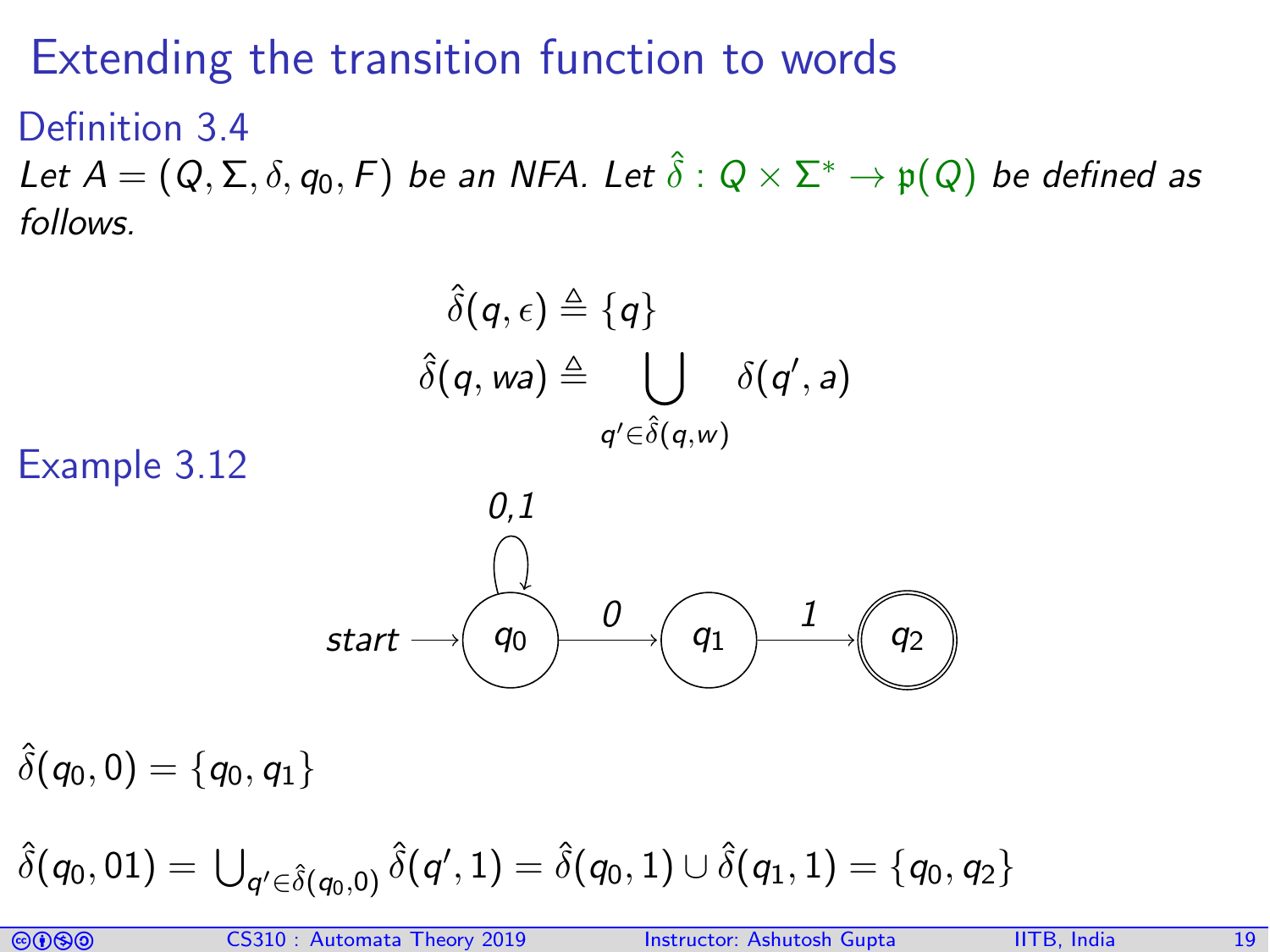#### Exercise: extended transitions



#### Exercise 3.6

Give value of the following function applications

 $\blacktriangleright \hat{\delta}(q_2,01) =$  $\blacktriangleright \hat{\delta}(q_1, 01) =$  $\delta(q_0, 00) =$  $\hat{\delta}(q_0, 110) =$ 

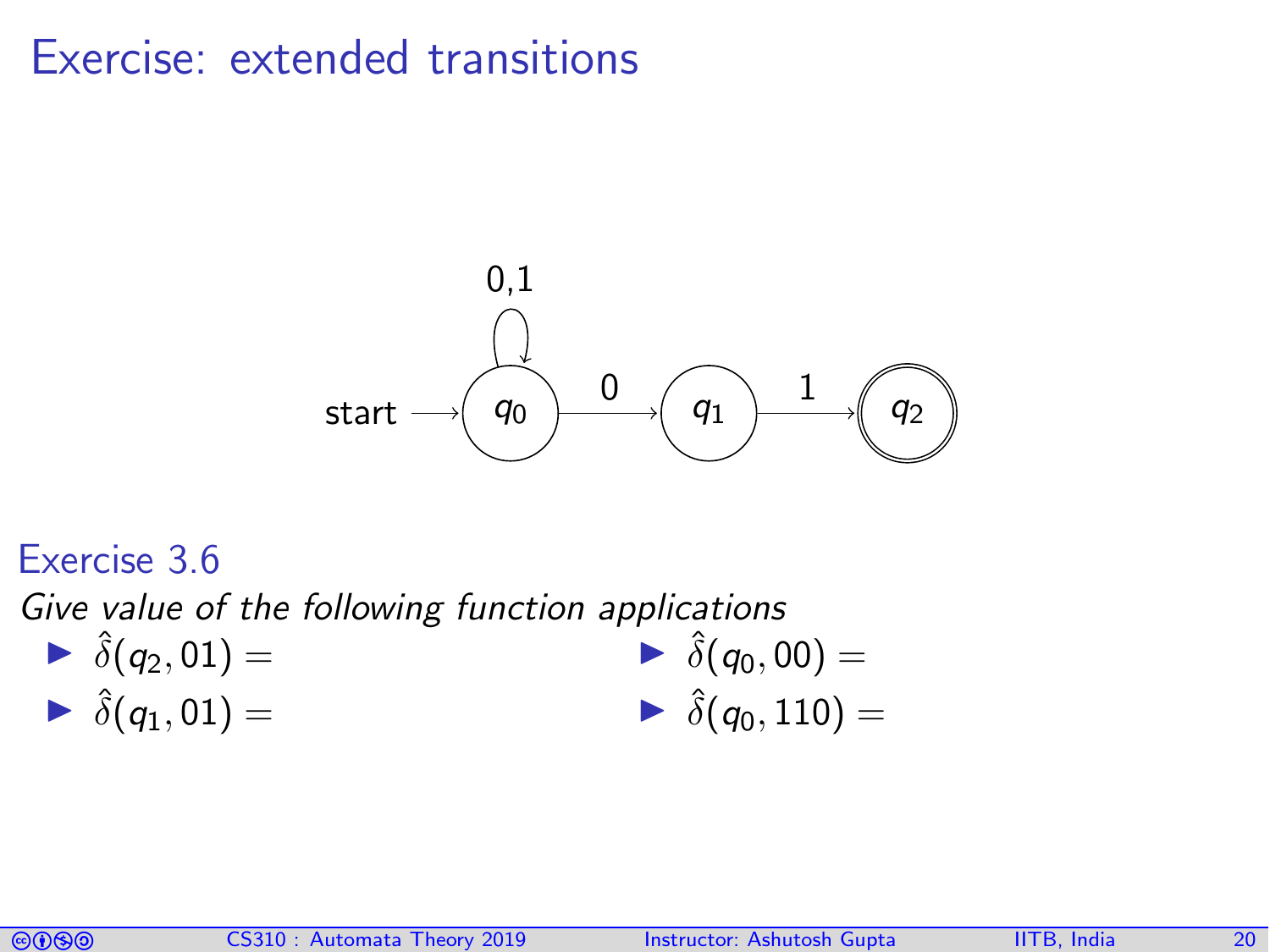#### Accepted word

#### Definition 3.5 A word w is accepted by an NFA  $A=(Q,\Sigma,\delta,q_0,F)$  if  $\hat{\delta}(q_0,w)\cap F\neq\emptyset.$

#### Example 3.13

Consider the following NFA



Since  $\hat{\delta}(q_0, 1101) = \{q_0, q_2\}$ , 1101 is accepted by the above NFA.

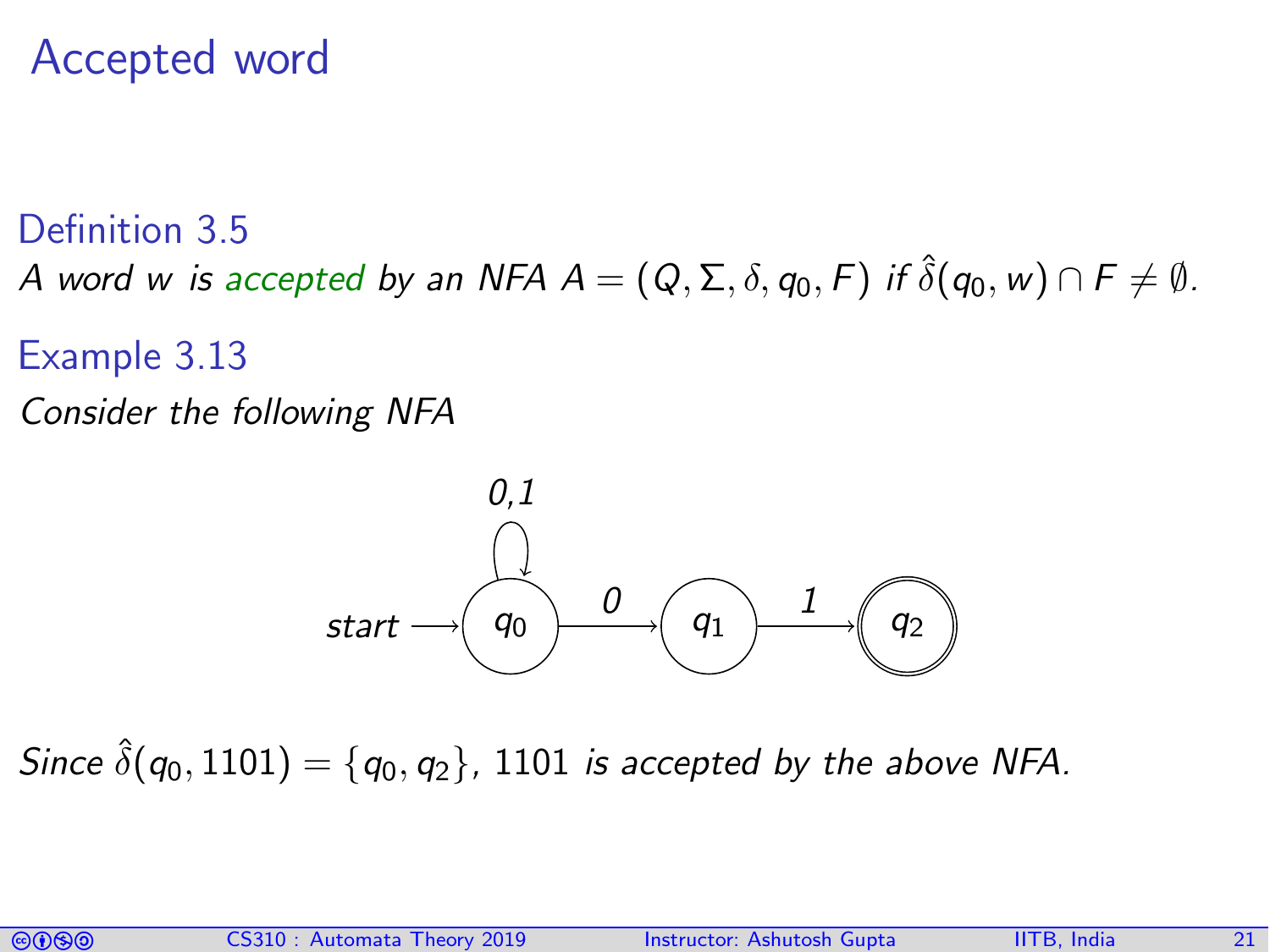#### Language of an NFA

#### Definition 3.6

The language of an NFA  $A = (Q, \Sigma, \delta, q_0, F)$  is the set of words that are accepted by A. We denote the language by  $L(A)$ . In set notation,

$$
L(A) = \{w|\hat{\delta}(q_0, w) \cap F \neq \emptyset\}.
$$

We also say that A recognizes language  $L(A)$ .

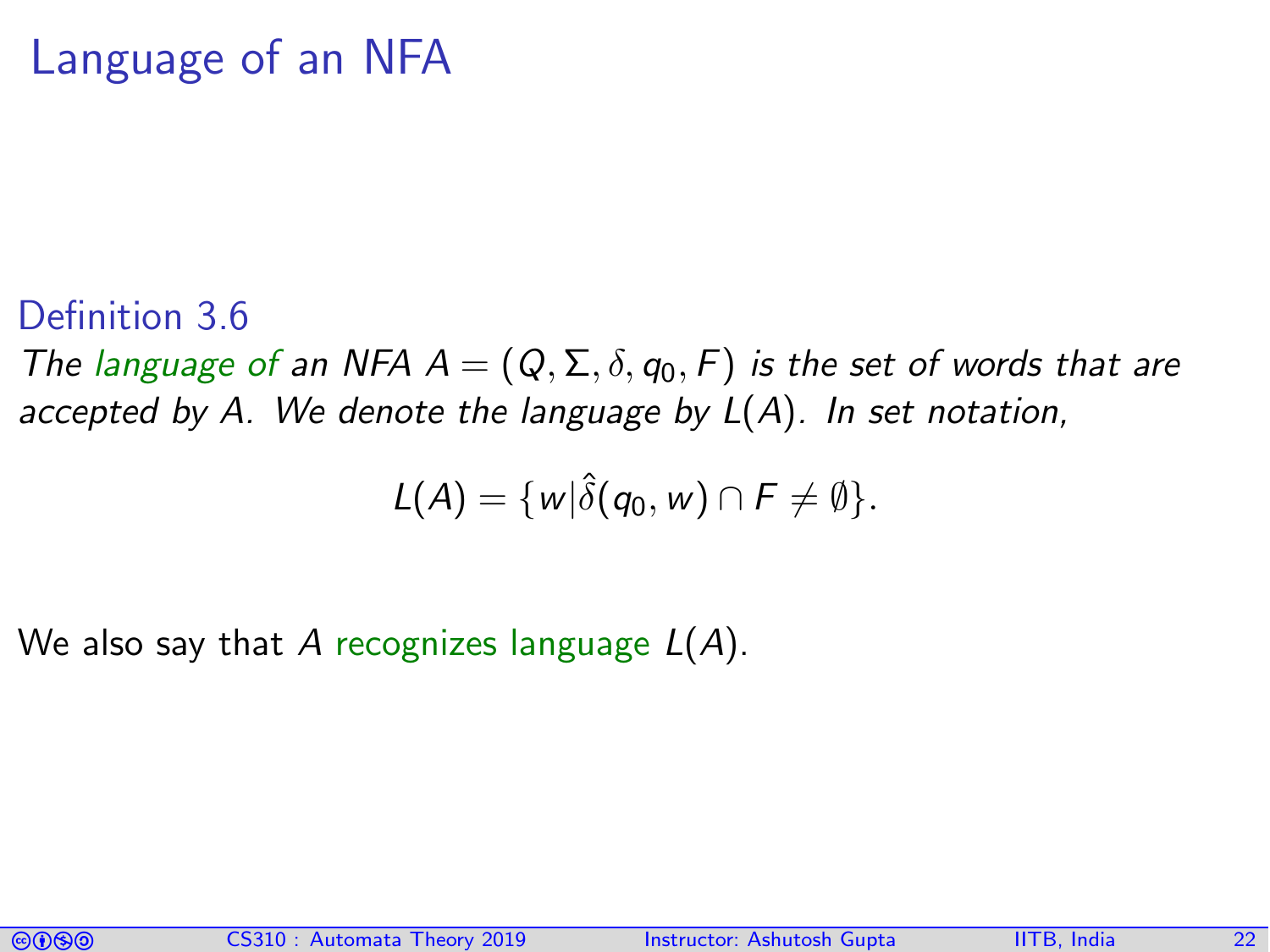#### A DFA is also an NFA

Theorem 3.1

For a DFA  $A=(Q,\Sigma,\delta,q_0,F)$ , there is an NFA  $A'=(Q,\Sigma,\delta',q_0,F)$  such that  $L(A) = L(A')$ .

Proof.

All parts of  $A'$  are already defined except  $\delta'.$ 

We construct  $\delta'$  as follows

$$
\delta'(q, a) \triangleq \{ \delta(q, a) \}.
$$

It is trivial to see that  $A$  and  $A'$  recognize same languages.

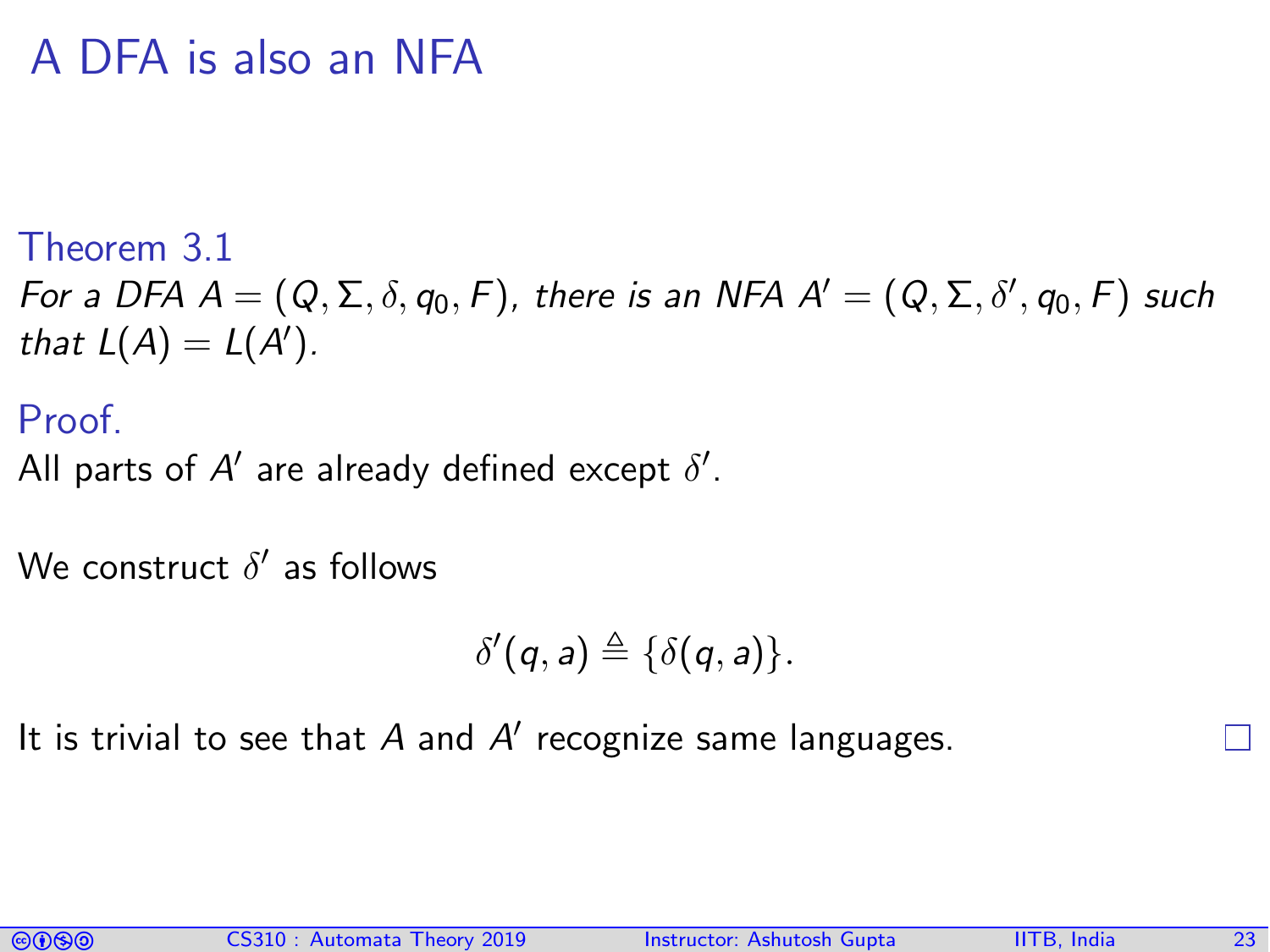Example: modeling 'or' using NFA

Example 3.14 Let  $\Sigma = \{0,1\}$ . Consider language

 $\{w|$ either 00 or 11 occur w $\}$ 



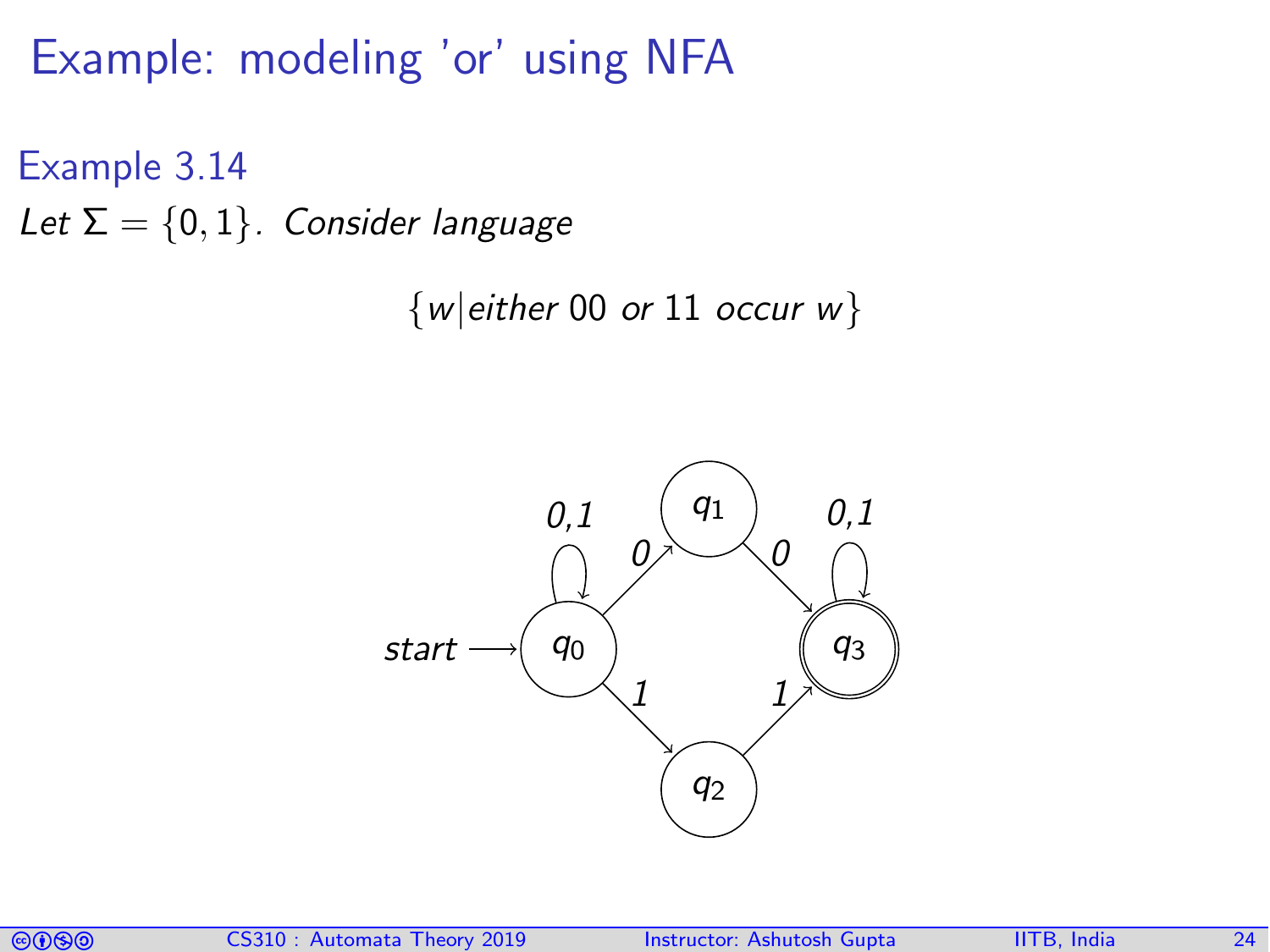#### More languages by NFA

With the power of guess, do NFA recognize more languages?

To be continued...